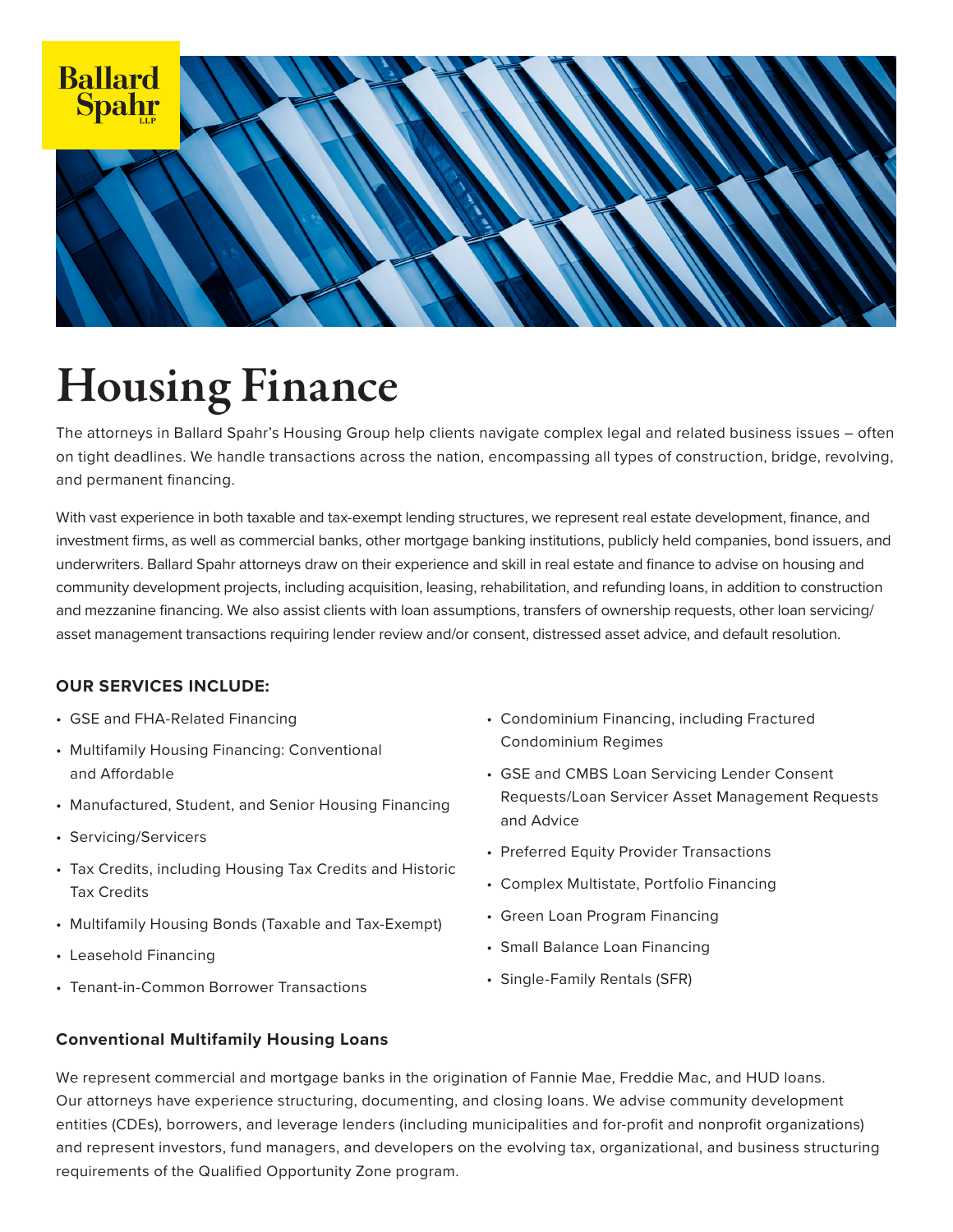#### **Affordable Loans**

Our attorneys have assisted lenders on navigating the legal issues that routinely are encountered on affordable housing transactions, including subordinate debt, ground leases, tax exemptions and abatements, regulatory agreements, condominium regimes, tax-exempt bonds and loans, housing tax credits, and HAP/Rental Assistance contracts. We also have represented more than 75 public housing authorities, numerous other government agencies, and scores of private entities in affordable housing and community development projects over the past two decades. Our work has included mixed-finance and RAD transactions, regulatory compliance, corporate governance and board issues, and the full complement of construction and development-related services—land use, property dispositions, entitlement process, contracting, environmental, and litigation in rare instances when it's needed.

#### **Senior Housing Finance**

We have advised clients with the unique legal health care and business issues confronted by providers of housing and servicing in the health care sector. Our work has included comprehensive representation regarding licensing and regulatory compliance, as well as resolving issues involving licensing deficiencies, change-of-ownership procedures, and Medicaid and Medicare provider agreements.

# **GSE and CMBS Loan Servicing Lender Consent Requests**

GSE and CMBS loan servicers rely on us extensively in a full range of loan servicing and asset management transactions to help navigate the lender consent process for performing loans as well as for those in special servicing, and across all property types: market, seniors, affordable, student housing, and manufactured housing:

- We are called upon regularly by GSE and CMBS loan servicers to handle loan assumption transactions and transfer of ownership interest transactions.
- We handle lender consent requests for GSE and CMBS loan servicers with respect to property management changes, easements, partial releases, licenses, service agreements, and other encumbrances. We also handle stand-alone and portfolio servicing work.
- We assist GSE and CMBS special servicers with all manner of distressed asset transactions, including modifications, forbearances, discounted payoffs, deedsin-lieu, loan sales, and enforcement of remedies against borrowers and guarantors.

#### **Selected Experience**

We have been involved in nearly every type of housing transaction. Representative matters include:

- Assisted in the restructuring and refinancing of eight Freddie Mac and Fannie Mae loans in excess of \$91 million for a senior housing and post-acute care provider
- Represented a community development financial institution in permanent financing for a charter school facility in Chicago
- Represented a Fannie Mae lender in a \$182 million loan for a multifamily property in San Jose, California
- Represented nine Freddie Mac and Fannie Servicers in a transfer of interest portfolio of 41 loans to a public REIT sponsor that comprised, in the aggregate, over \$500 million of indebtedness
- Represented 14 Freddie Mac Servicers in a transfer-of-interest portfolio of 33 loans to a significant Freddie Mac sponsor located in the Pacific Northwest that comprised, in the aggregate, nearly \$500 million of indebtedness